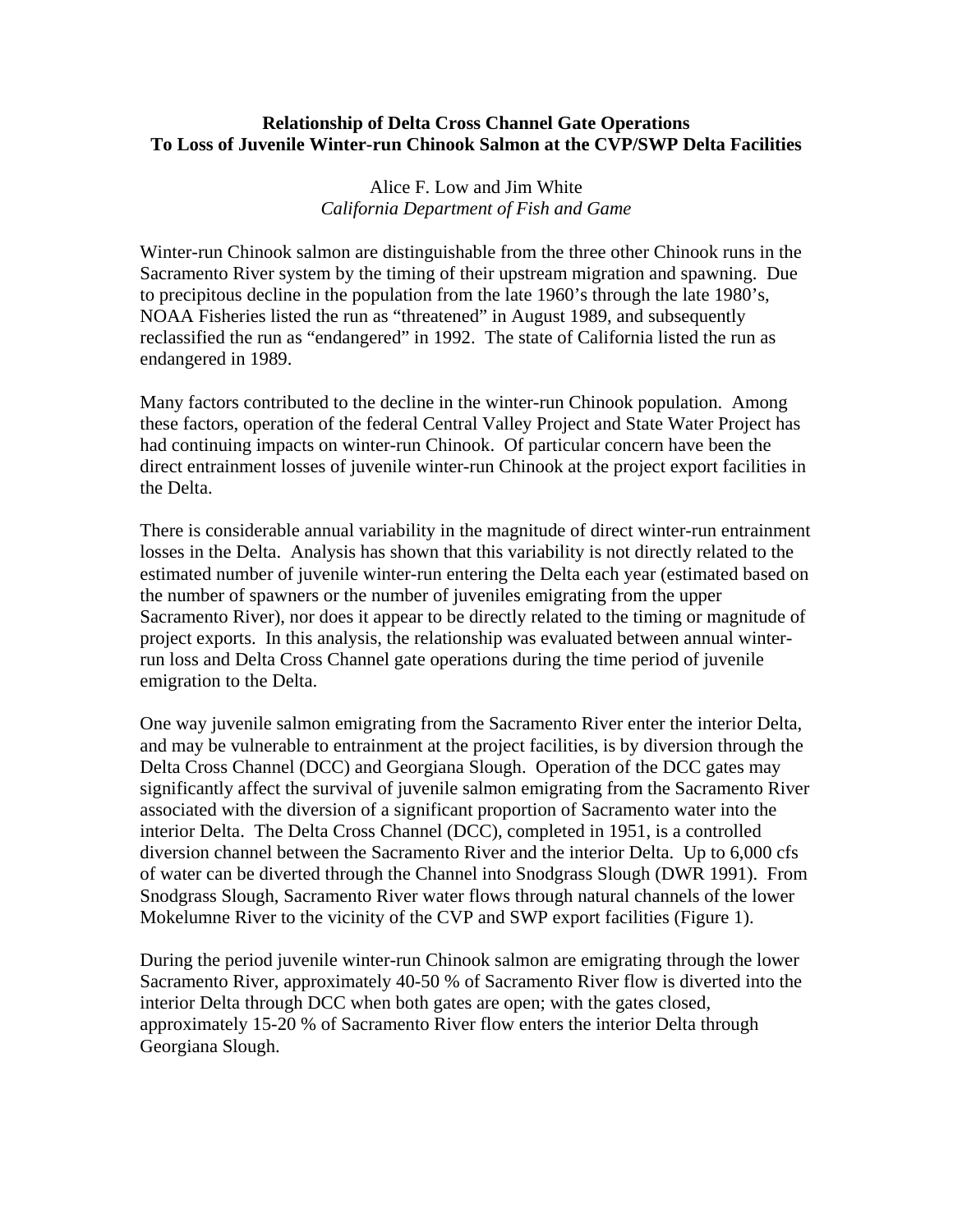Early investigations by Schaffter (1980) suggested that juvenile winter-run may be entrained into the interior Delta in proportion to Sacramento River flow diverted through the DCC. Schaffter (1980) found that densities of salmon in the Sacramento River above the DCC were similar to those in the DCC.

In 2001, the CALFED Science Program initiated a major interdisciplinary study of the effects of DCC gate operations and tides on flow and fish entrainment. Preliminary results indicate that fish are entrained into the DCC primarily on flood tides, in proportion to water velocity vectors. (Add reference)

Coded-wire tag studies of juvenile Chinook migration through the Delta by USFWS have shown that survival is lower for smolts released into the interior Delta than for smolts released into the mainstem Sacramento River. In addition, studies showed that smolts released into the Sacramento River below the open DCC survived better than smolts released above the DCC, although the differences were not significant (USFWS 1992). Once diverted into the interior Delta, juvenile salmon are subject to adverse conditions that decrease their survival. Lower survival rates in the central and southern Delta may be the result of a longer migration route where fish are exposed to increased predation, higher water temperatures, unscreened agricultural diversions, poor water quality, reduced availability of food, and entrainment at the CVP and SWP export facilities.

For fisheries protection, the 1995 Water Quality Control Plan for the Bay-Delta includes specific requirements for DCC gate closures (SWRCB 1995).

The focus of this evaluation was to examine the relationship of Delta Cross Channel gate operations to subsequent direct losses of juvenile winter-run Chinook salmon at the CVP and SWP Delta export facilities. The specific hypothesis tested was as follows:

The proportion of the juvenile winter-run population lost at the Delta facilities each year is correlated to the proportion of Sacramento River flow diverted into the interior Delta that year during the time juvenile winter-run are emigrating through the lower Sacramento River in the vicinity of the Delta Cross Channel and Georgiana Slough. The proportion of flow diverted into the interior Delta is significantly influenced by the position of the DCC gates. Highest losses of juvenile winter-run at the Delta facilities has occurred in years when the DCC gates were open during the time juvenile winter-run were migrating through the lower Sacramento River.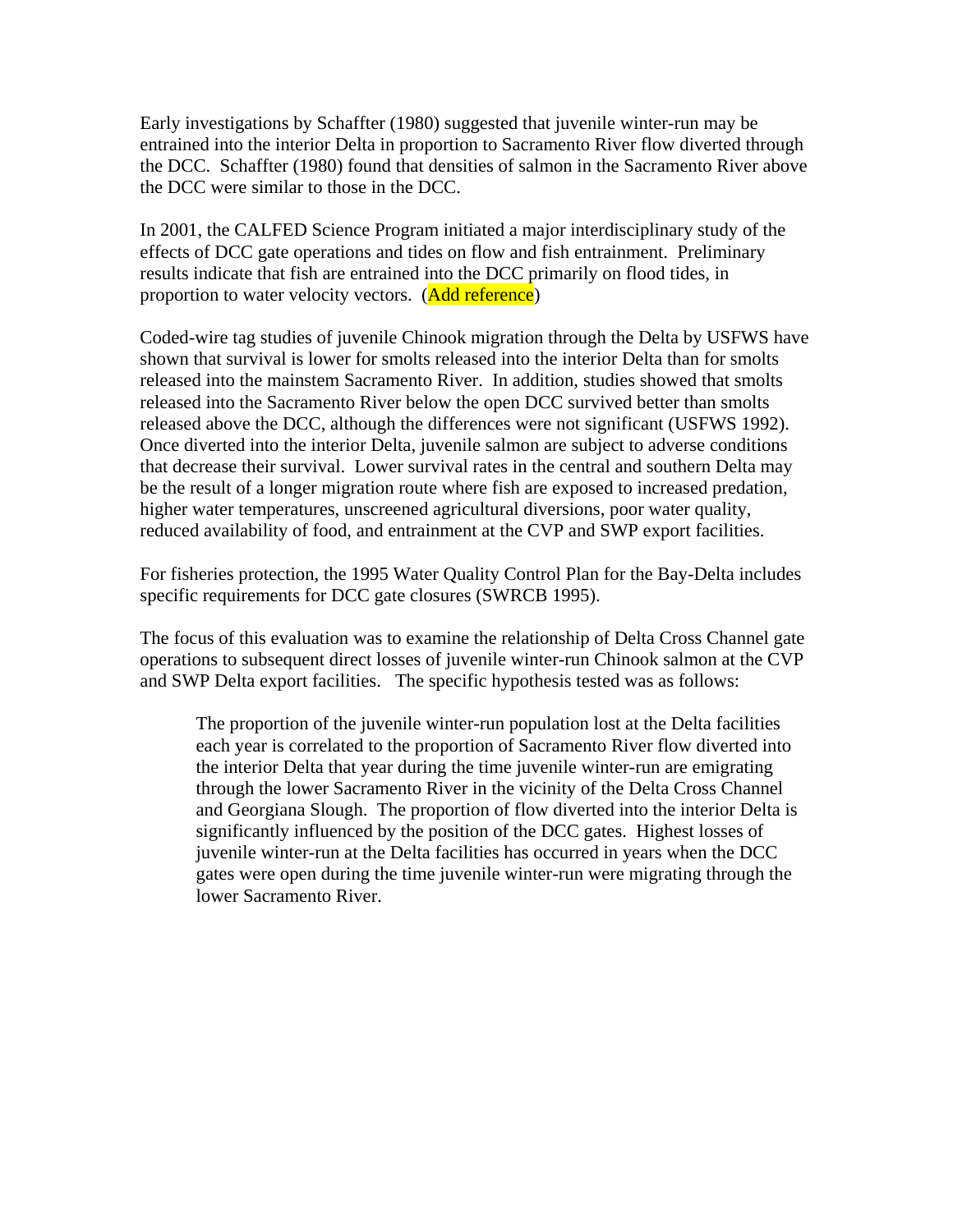## **Conceptual Model**

The following conceptual model was developed to guide the analysis of data relevant to the study hypothesis:

**1. A large proportion of juvenile winter run migrate downstream to the Delta in December every year, independent of upstream river conditions.** If water clarity is high at the time, these fish may not be detected moving past sampling locations just upstream of the Delta (Knights Landing RST, Sacramento trawl).

**2. Upon reaching the Delta, salmon in the Sacramento River can follow one of several pathways.** These include: Sutter Slough, Steamboat Slough, Delta Cross Channel, Georgiana Slough, Three Mile Slough, and the mainstem Sacramento River to the western Delta.

**3. The pathway used by salmon is a function of flow splits at channel junctions when fish encounter them.** Tidal stage, river discharge, and DCC gate status all have an effect on the flow splits. Channel configuration also influences the distribution of fish within the channel cross-section (e.g. fish apparently concentrate at the outside of the bend in the Sacramento River channel at Walnut Grove, in the vicinity of the DCC and Georgiana Slough) so in some instances the proportion of fish following a particular pathway may deviate from the proportion of water flowing that way.

**4. Whether the Delta Cross Channel gates are open or closed is a key factor.** When the DCC gates are open, some Sacramento River water flows into Sutter and Steamboat Sloughs and the rest flows down the Sacramento River to Walnut Grove. There some water flows from the Sacramento River into the DCC, primarily on flood tides. Water flowing past the DCC either flows into Georgiana Slough to a confluence with the Mokelumne River and then to the San Joaquin River in the central Delta or it flows down the Sacramento River to Rio Vista, past Three Mile Slough and to a confluence with the San Joaquin River in the western Delta.

When the DCC gates are closed, the proportion of Sac R flow going into Sutter/Steamboat increases, hence the proportion and (for any given Freeport flow) the amount of flow remaining in the main stem Sacramento River is reduced. No water flows into the DCC with the gates closed, therefore flow increases in both Georgiana Slough and the Sacramento River to Rio Vista. (Blocking all flow into the DCC more than offsets the reduction in Walnut Grove flow due to Sutter/Steamboat flow increase)

**5. Juvenile salmon moving downstream will be distributed roughly in proportion to the split in flow at junctions.** Thus, more salmon will enter the Sutter or Steamboat slough pathways with the DCC gates closed. Thereafter the migration pathway to the lower estuary is relatively direct. The chance of these fish ending up in the southern Delta is lower, with Three Mile Slough and the Sac-SJ confluence being the only plausible routes.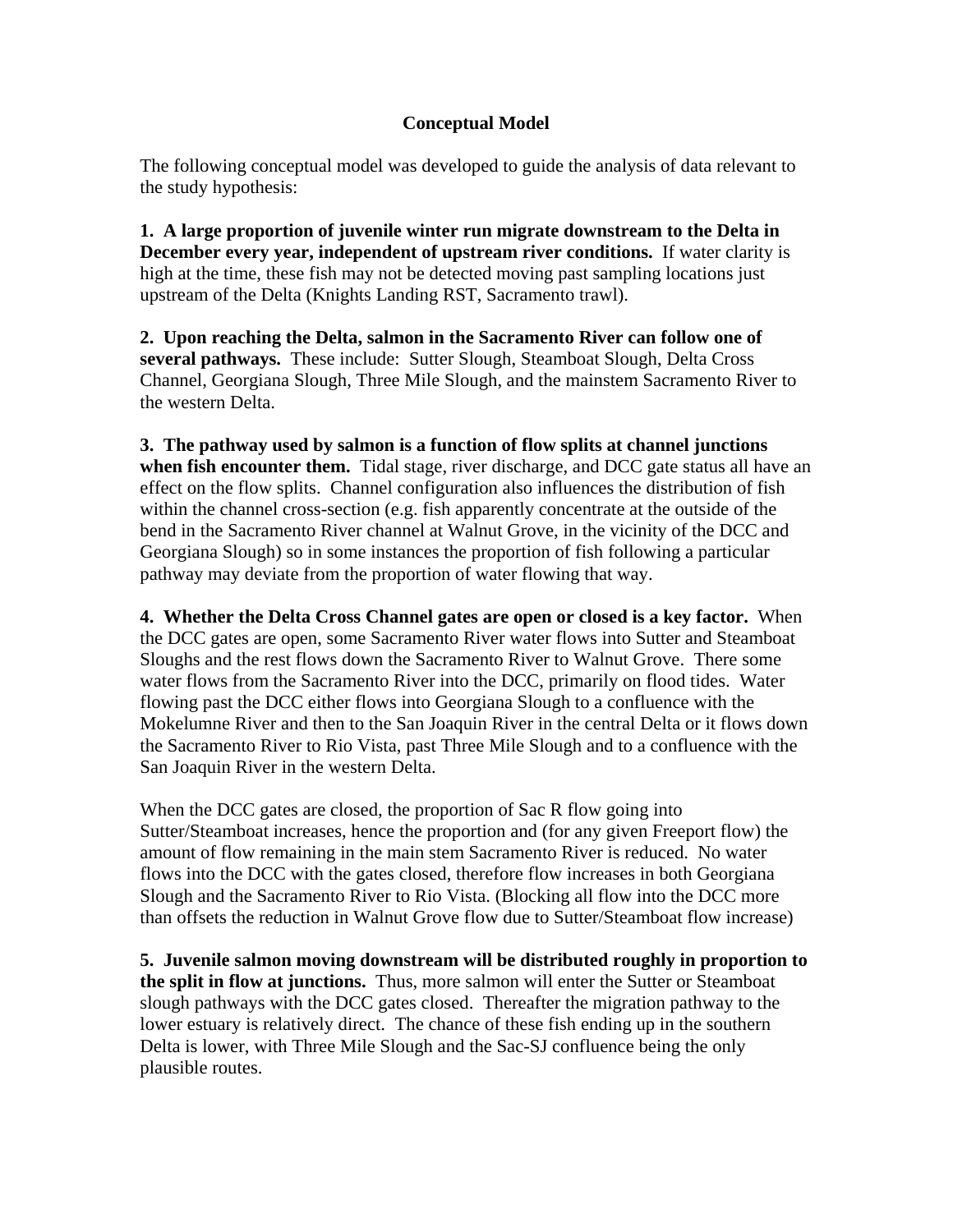**6. Most juvenile winter run reaching the Delta in December are not physiologically prepared to continue migrating through the estuary to the ocean.** They spend 1-3 months growing in the lower Sacramento River and Delta region before resuming their seaward migration as smolts.

**7. Habitat selection during this rearing period is influenced by many factors but increasing salinity defines the downstream extent of migration prior to smoltification.** Ocean-derived salt defines this boundary in the western Delta/Suisun Bay. Land-derived salt in the relatively high EC water flowing into the Delta from the San Joaquin basin may define this boundary in the southern Delta under some circumstances. Rearing salmon take up residence in the suitable habitat within the Delta.

**8. Movement of juvenile winter run in the rearing stage is not affected to any great extent by channel flow.** Few are observed at the SWP/CVP. When these juvenile salmon reach a certain age (size?) and are ready to migrate to the ocean they undergo a physiological transformation.

**9. Smolting salmon cue on a combination of increasing salinity gradient, downstream flow, and possibly other factors.** When this change in behavior occurs winter run size smolts begin to appear in sampling gear at Chipps Island and at the SWP/CVP fish facilities.

**10. The direction of water movement when a migrating smolt arrives at a channel junction is an important factor in determining what pathway the fish chooses.** Flow direction and velocity at channel junctions throughout most of the Delta is primarily influenced by the tide. Timing of arrival at a junction is critical.

**11. Depending on where they were rearing, the pathway to the lower estuary may be either relatively straightforward or complex.** Selections resulting in smolts reaching the western Delta and Suisun Bay and the lower estuary lead to improved survival. Selections at one or more junctions resulting in smolts migrating into southern Delta channels lead to decreased survival. Salmon that reared in the northern Delta Channels (Sutter, Steamboat, Cache, Lindsey, lower ship channel) or the main stem Sacramento River have the most direct route to Suisun Bay and the lower estuary, with few channel junctions and hence few opportunities for straying off the correct pathway. Salmon that reared in the interior Delta (Mokelumne forks, Georgiana Slough, lower San Joaquin R.) have a potentially more complex pathway to find Suisun Bay, with numerous channel junctions and many opportunities to select the wrong channel.

**12. In the southern Delta, the influence of SWP/CVP export pumping combines with tidal effects to determine channel flow which, in turn, affect the pathways chosen by migrating smolts.** The extent of the area where this occurs varies and is determined by pumping rate and river flows. Some salmon respond to false cues and reach the wrong destination (southern Delta instead of the western Delta) where they are likely to be entrained in the SWP and CVP water diversions. Migrating winter run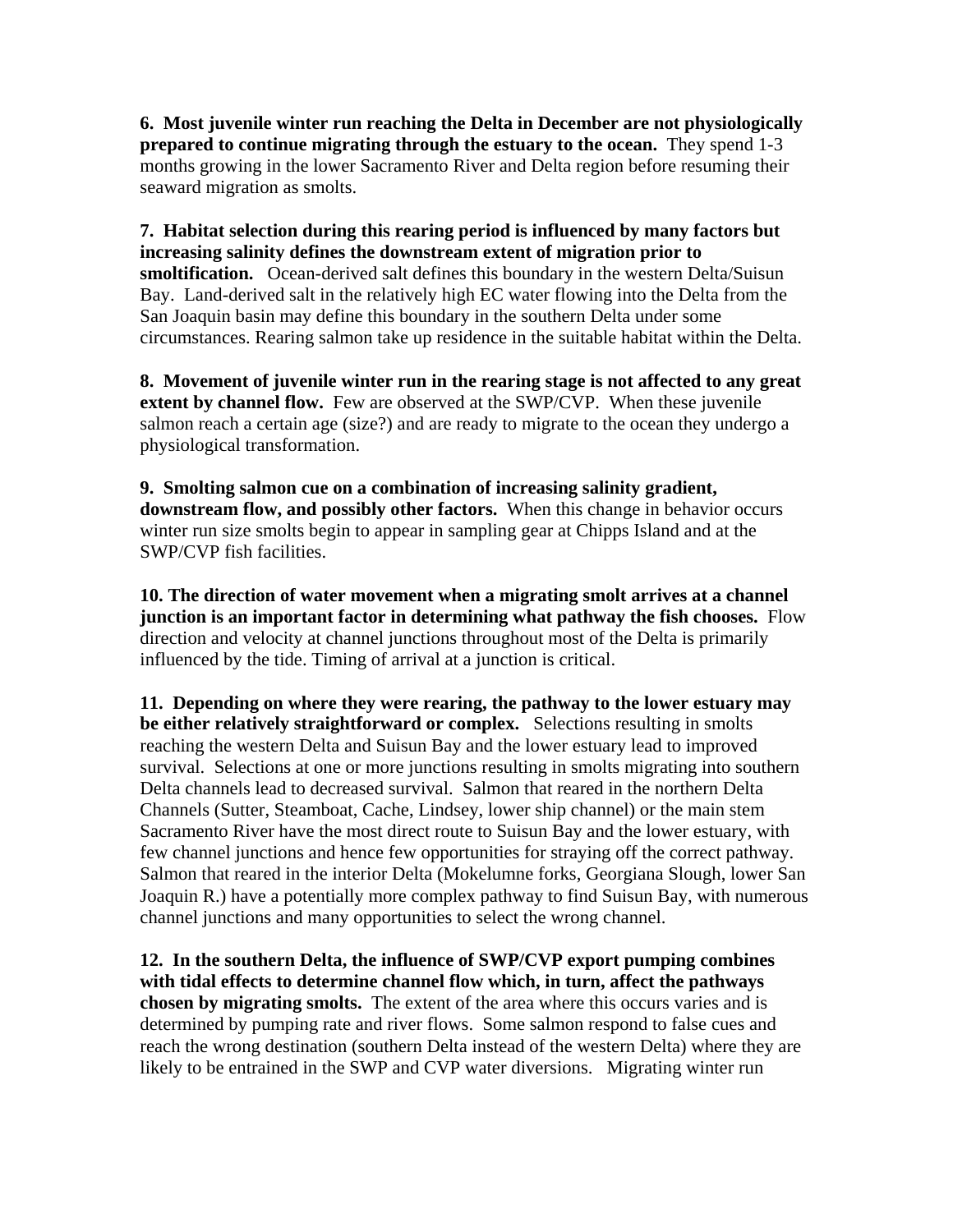smolts begin to appear in salvage samples at the fish facilities at about the same time as their numbers increase in sampling at Chipps Island.

# **13. More juvenile winter-run rear in the interior portion of the Delta when the**

**DCC gates are open for more days in December and January.** Smolts resuming seaward migration from interior Delta rearing locations are more likely to be entrained at the SWP/CVP facilities.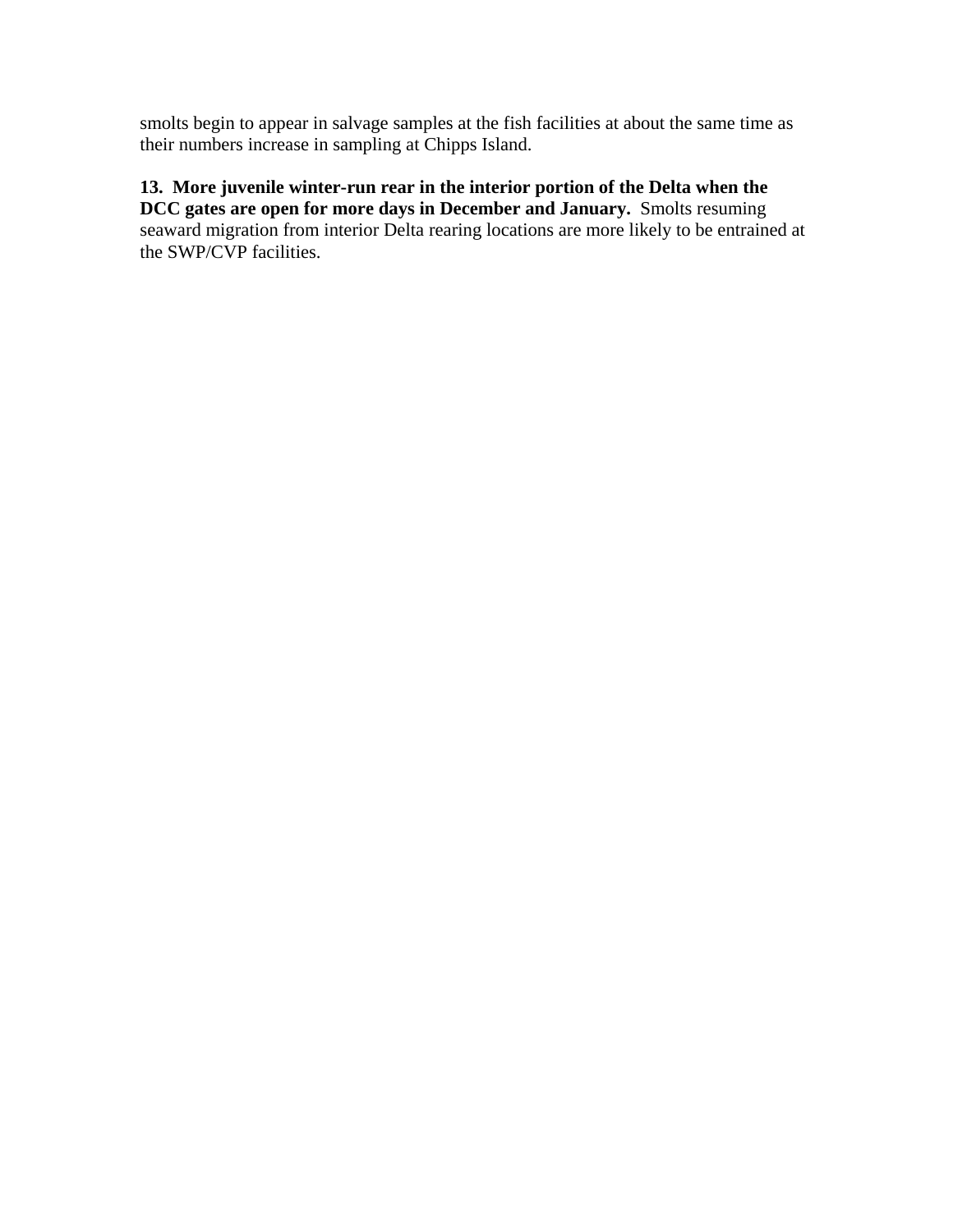## **Methods**

To evaluate the timing and relative abundance of juvenile winter-run emigrating downstream through the Sacramento River and the Delta, data from several juvenile monitoring programs were used (Figure 1):

- Rotary screw trapping at Red Bluff Diversion Dam (RM ) (USFWS, Red Bluff Fish and Wildlife Office, 2003a)
- Rotary screw trapping at Knights Landing (RM 89) (DFG, Stream Evaluation Program) (DFG 2000)
- Mid-water trawl at Sacramento (RM 55)(USFWS, Sacramento-San Joaquin Estuary Fishery Resource Office, 2003b)
- Beach seining at several sites on the lower Sacramento River, from Sacramento to the vicinity of the Delta Cross Channel (USFWS, Sacramento-San Joaquin Estuary Fishery Resource Office, 2003b)

Data were available from these programs for 1995 through 2003, with the exception of 2000-01 and 2001-02 at Red Bluff Diversion Dam.

To evaluate the annual loss of juvenile winter-run at the Delta export facilities, the estimated annual direct loss density data (fish lost per thousand acre-feet exported) for October 1 through May 31, 1995 – 2003, were obtained from the Department of Water Resources for juvenile Chinook meeting the winter-run length criteria (Delta length curves). To estimate the proportion of the total winter-run juvenile population lost each year at the Delta facilities, the Delta loss density data for each year were divided by each year's Juvenile Production Index (JPI), the estimated number of winter-run fry equivalents passing Red Bluff each year in rotary screw trap sampling (USFWS 2003a).

To determine the proportion of Sacramento River mainstem flow diverted into the interior Delta through the Delta Cross Channel gates and Georgiana Slough during periods of peak winter-run migration, flow formulas in Dayflow (IEP, <http://www.iep.water.ca.gov/dayflow/index.html>) were used. Dayflow is a computer program developed in 1978 as an accounting tool for determining historical Delta boundary hydrology. The Dayflow program currently provides an estimate of historical mean daily flows through the Delta Cross Channel and Georgiana Slough, past Jersey Point, and past Chipps Island to San Francisco Bay (net Delta outflow). Flows through the Delta Cross Channel and Georgiana Slough were not gaged prior to 2002. Therefore, empirical equations were developed in 1978 using historical data to relate these flows to Sacramento River flow (QSAC) at I Street Bridge in Sacramento. In later years, flow gauging was changed to Freeport. Sacramento River flow at Freeport rather than Sacramento is now used in these equations.

The following equations from Dayflow were used in this analysis:

Both gates closed; flow only through Georgiana Slough: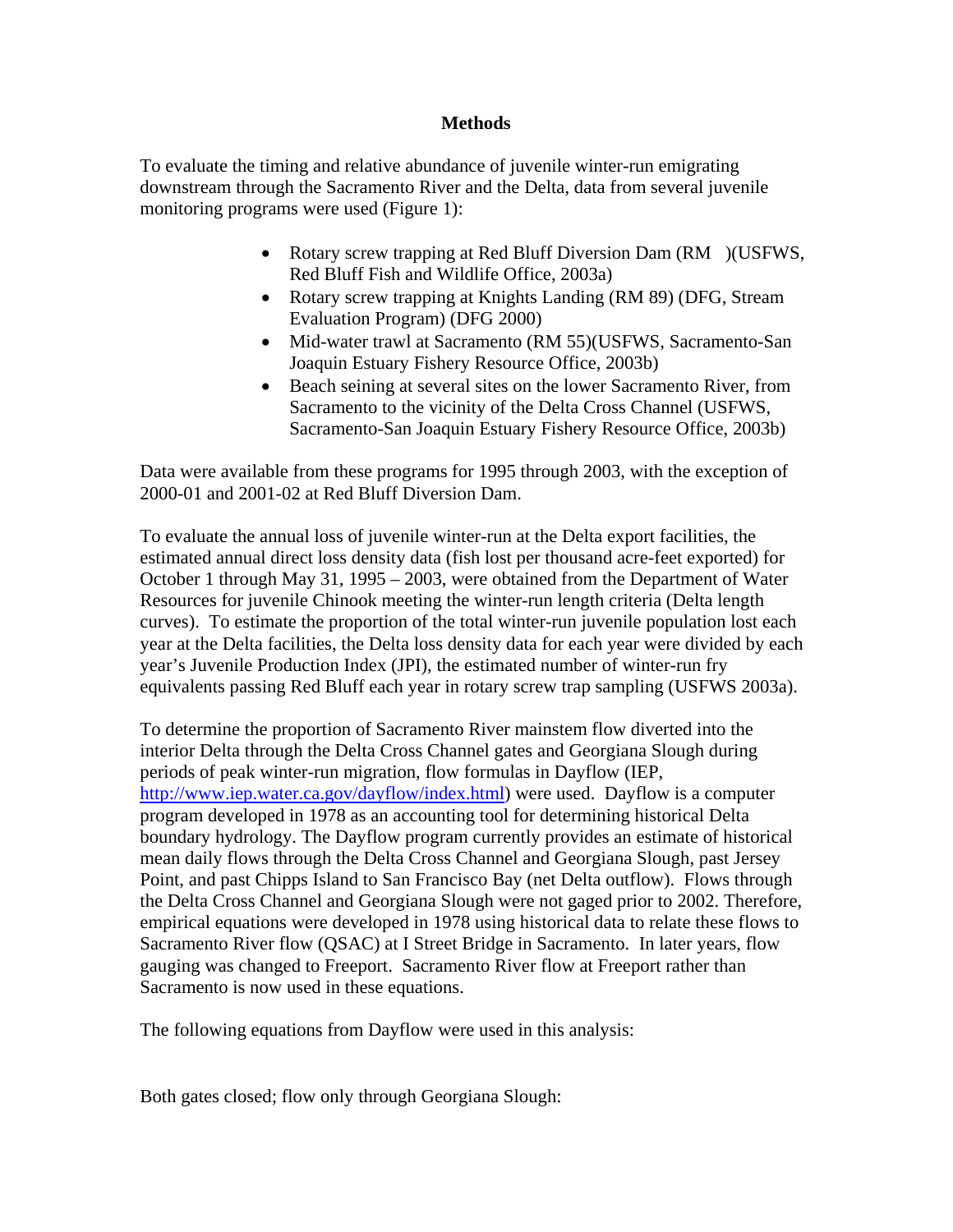$QXGEO = 0.133 (OSAC) +829$ 

Both gates open plus flow through Georgiana Slough:

$$
QXGEO = 0.293 (QSAC) + 2090
$$

The flow proportion was calculated on a daily basis, and then averaged over monthly and 2-week intervals, for the months of November, December, and January, 1995 – 2004.

#### **Results**

#### **Timing of Juvenile Winter-run Emigration and Delta Losses**

Winter-run spawn in the upper Sacramento River from Keswick Dam to Red Bluff Diversion Dam from late April through August, with peak spawning occurring in May and June. Juveniles migrate from the upper river beginning in late July. Evidence from downstream sampling sites indicates that winter-run rear in the Sacramento River and Delta for a significant time before emigrating to the ocean.

Juvenile winter-run size fish emigrating from the spawning area in the upper river are sampled in rotary screw trapping at Red Bluff Diversion Dam. The USFWS Red Bluff Fish and Wildlife Office has conducted sampling at this site beginning in 1995, with the exception of 2000 and 2001 (USFWS 2003a). Data indicate the timing and relative abundance of juvenile winter-run size fish emigrating from the upper river. Peak timing of winter-run size emigration past RBDD typically occurs in September (Figure 2). Most winter-run sampled are fry size.

In the lower Sacramento River, juvenile winter-run size fish are sampled in rotary screw traps at Knights Landing (DFG), in the mid-water trawl at Sacramento (USFWS), and in beach seining at several sites between Sacramento and the Delta Cross Channel (Figure 1). These data were evaluated to estimate the timing of winter-run passage through the lower Sacramento River. Winter-run juveniles are distinguished from other Chinook races at these sites using size criteria.

Data from these sites show similar patterns in the timing of winter-run emigration. At Knights Landing, in seven of the nine years sampled (1995 – 2003), peak passage of winter-run size juveniles occurred in late November to mid-December (Figure 3). In the Sacramento River trawl, peak winter-run size passage also occurred in late November to mid-December in seven of the nine years sampled (Figure 4). At the lower Sacramento River beach seining sites, peak winter-run size juvenile passage occurred from late November through late December in seven of the nine years sampled (Figure 5). At each of the sites, catches of winter-run size juveniles in the 1999-2000 and 2000-2001 seasons were relatively low and late (January or later) compared to the pattern seen in the other years.

#### **Timing of Juvenile Winter-run Emigration Compared to Delta Facility Losses**

Comparison of the timing of winter-run size passage at Knights Landing and the timing of losses at the Delta facilities indicate that winter-run size juveniles rear in the Delta for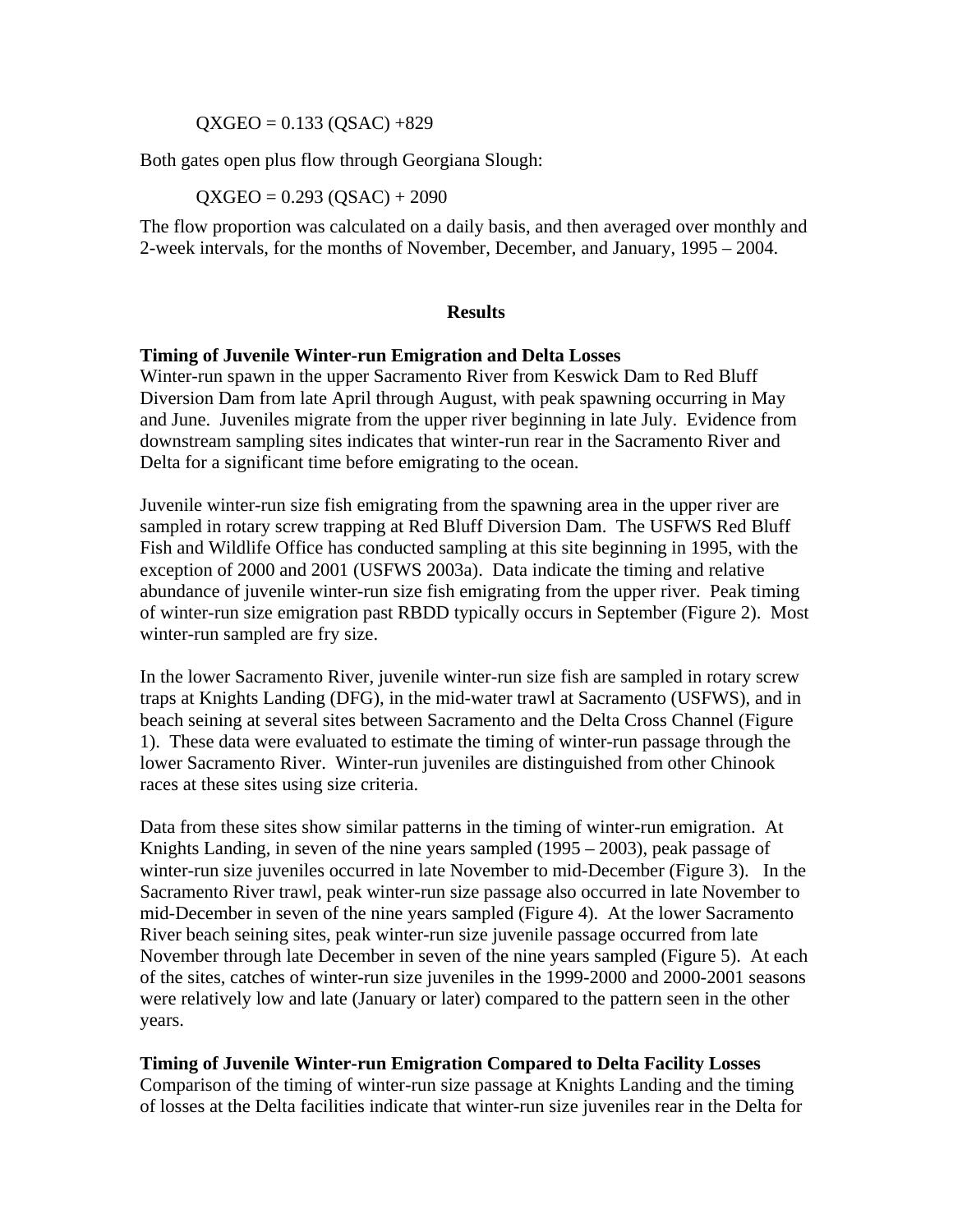significant time periods (one to four months) before entrainment at the project facilities (Figure 6). Peak winter-run size passage at Knights Landing typically occurs in late November to mid-December, while peak losses at the Delta facilities typically occur in March or April. Fish may be vulnerable to entrainment at the project facilities at the time they are ready to migrate from the Delta to the ocean.

## **Relationship Between Proportion of Flow Diverted into Interior Delta and Direct Losses of Juvenile Winter-run**

In this analysis, the proportion of Sacramento River mainstem flow diverted into the interior Delta through the Delta Cross Channel gates and Georgiana Slough was calculated for the November through January period, the typical period of peak winterrun migration, for 1995 - 2003. The relationship was then evaluated between these flow proportions and the estimated proportion of the total winter-run juvenile population lost each year at the Delta facilities from October 1 through May 31 (the estimated Delta direct loss density data for each year, divided by each year's Juvenile Production Index (JPI)) (Table 1).

Significant linear relationships were found between the proportion of Sacramento River flow diverted into the interior Delta in December and January and the proportion of the winter-run size population lost at the Delta facilities from October 1 through May 31 each year (Figures 7 and 8). Evaluating the data by two-week time intervals showed highly significant relationships between these proportions in late December (December 15-31) and early January (January 1-15) periods (Figures 9 and 10).

## **Conclusions**

The proportion of the juvenile winter-run population lost at the Delta facilities each year was found to be correlated to the proportion of Sacramento River flow diverted into the interior Delta that year during the time juvenile winter-run are emigrating through the lower Sacramento River in the vicinity of the Delta Cross Channel and Georgiana Slough (late December and early January). Juvenile winter-run may be entering the interior Delta in December and early January when the DCC gates are open at a higher rate than when the gates are closed, in proportion to the flow diverted. These fish are vulnerable to direct entrainment losses in subsequent months when they attempt to emigrate from the Delta to the ocean.

The proportion of flow diverted into the interior Delta during December and January is significantly influenced by the position of the DCC gates. Prescriptive DCC gate closures during the December 15 through January 15 period may therefore provide increased protection for migrating juvenile winter-run.

However, there may be many other factors influencing the observed relationships between direct winter-run losses and the proportion of flow diverted into the interior Delta. The estimated proportion of winter-run lost at the facilities was much higher in 1999-2000 and 2000-01 than in any of the other years from 1995-2003, making the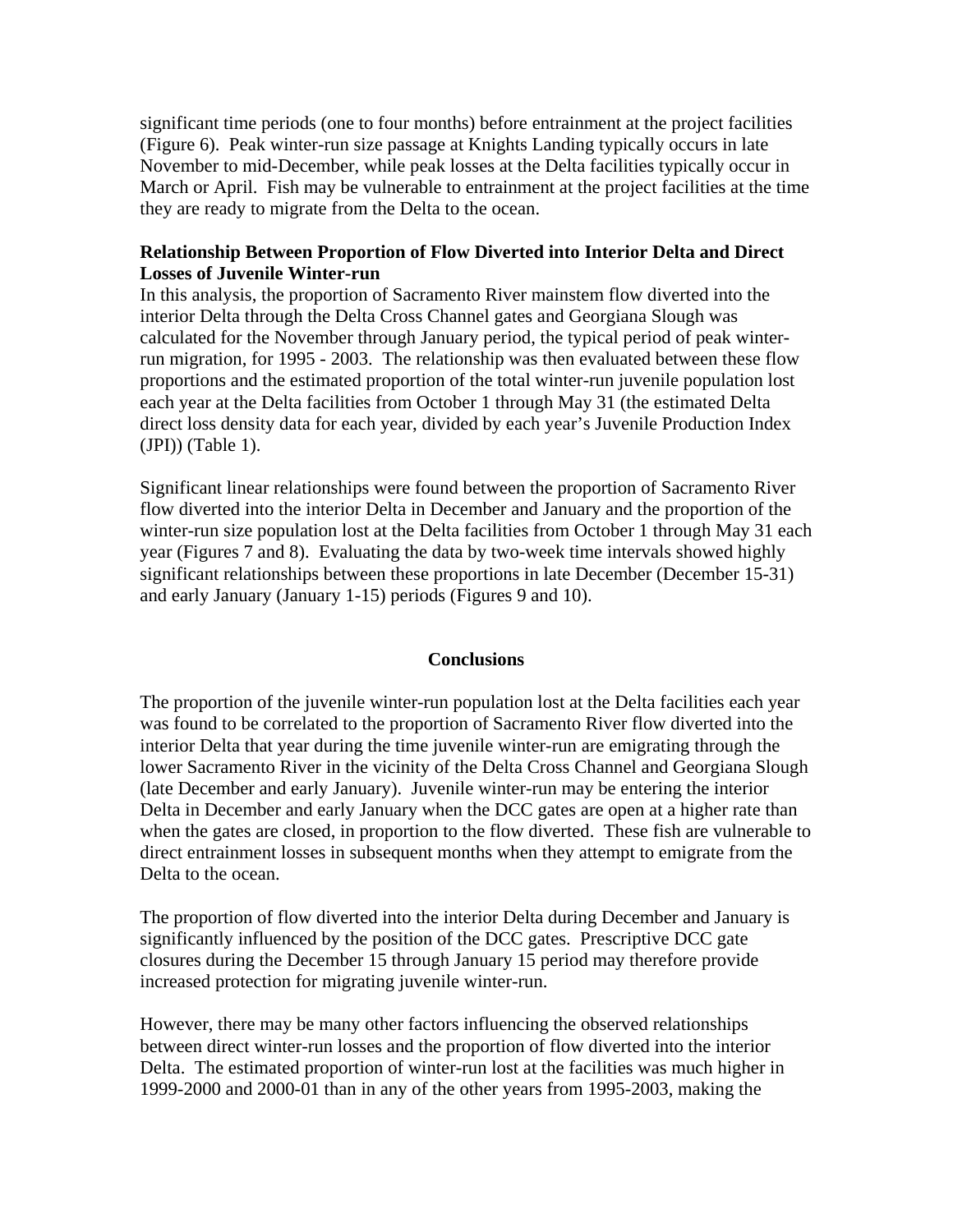relationships with diversions significant. In both of these years, Sacramento River flows were low in December, and juvenile winter-run were not observed at the sampling sites in the lower Sacramento River until January or later (Knights Landing, Sacramento trawl, lower Sacramento River beach seine sites). The biological triggers for DCC gate closures were therefore not met in December or early January of those years, and the gates were allowed to remain open until late January. The relatively high proportion of winter-run take in 1999-2000 and 2000-01 therefore may have been due to other factors related to the low Sacramento River flow during December, the time when juvenile winter-run are typically observed migrating through the lower river.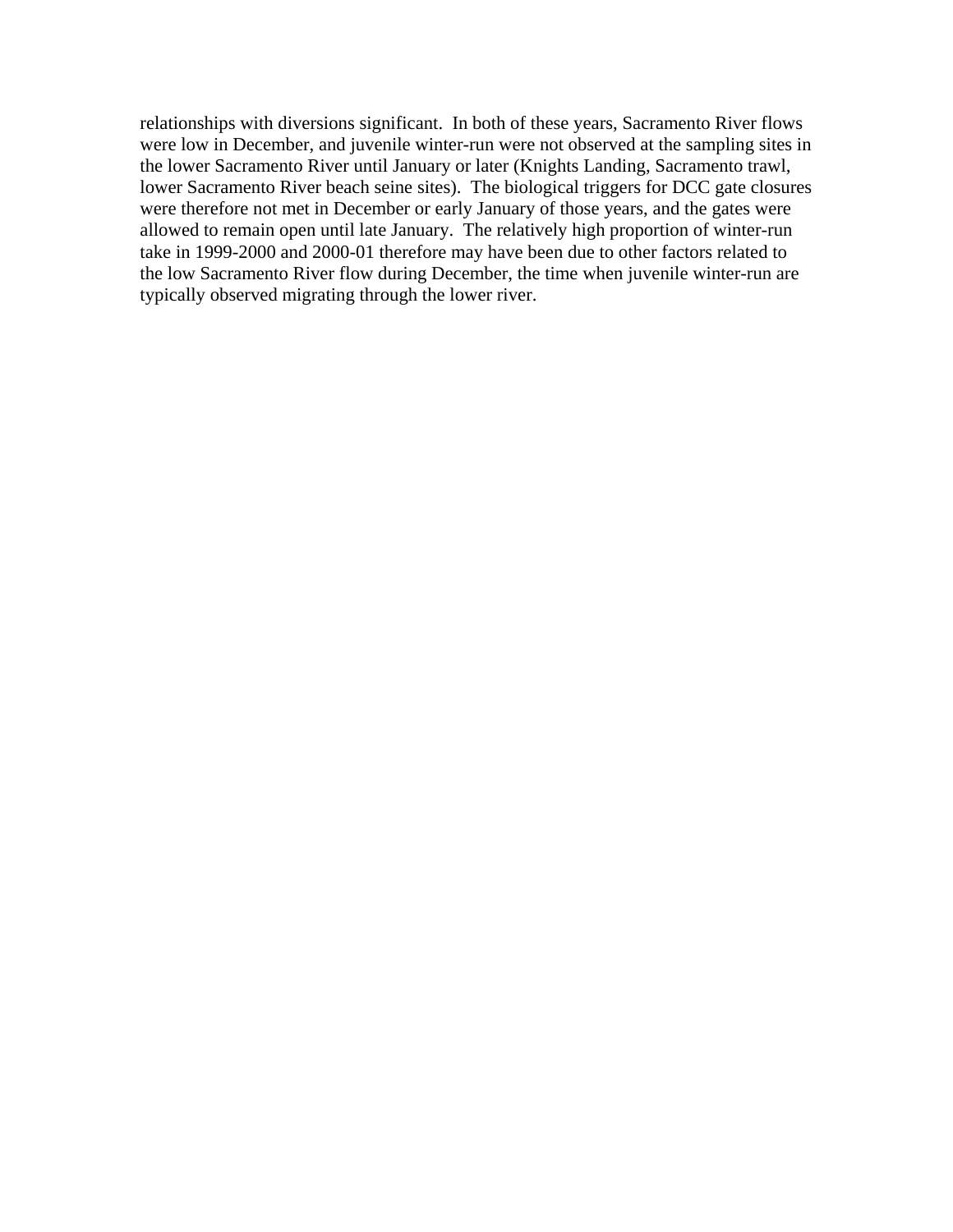#### **References**

- Department of Fish and Game. 2000. Timing, composition, and abundance of juvenile anadromous salmonid emigration in the Sacramento River near Knights Landing, October 1998 – September 1999. Stream Evaluation Program Technical Report No. 00-6, December 2000.
- Department of Water Resources. 1991. Effects of Central Valley Project and State Water Project Delta operations on winter-run Chinook salmon. Draft report, October 1991.
- Schaffter, R.G. 1980. Fish occurrences, size and distribution in the Sacramento River near Hood, California during 1973 and 1974. Calif. Fish and Game Anadromous Fish Branch Admin. Report 80-3. 76 pp.
- State Water Resources Control Board. 1995. Water quality control plan for the San Francisco Bay/Sacramento-San Joaquin Delta Estuary. 95-1WR. May 1995.
- U.S. Fish and Wildlife Service. 1992. Measures to improve the protection of Chinook salmon in the Sacramento-San Joaquin River Delta. WRINT-USFWS-7: SWRCB Bay-Delta Hearing. Expert testimony of the U.S. Fish and Wildlife Service on Chinook salmon technical information for State Water Resources Control Board Water Rights Phase of the Bay/Delta Estuary Proceedings, July 6, 1992.
- U.S. Fish and Wildlife Service. 2003a. Brood-year 2002 winter Chinook juvenile production indices with comparisons to adult escapement. Prepared for: California Bay-Delta Authority, Annual Report 2002, Project Number ERP-01- N44. U.S. Fish and Wildlife Service, Red Bluff Fish and Wildlife Office, Red Bluff, CA.
- U.S. Fish and Wildlife Service. 2003b. Abundance and survival of juvenile Chinook salmon in the Sacramento-San Joaquin estuary. 1999 Annual Progress Report. Sacramento-San Joaquin Estuary Fishery Resource Office, U.S. Fish and Wildlife Service, Stockton, CA. February 2003.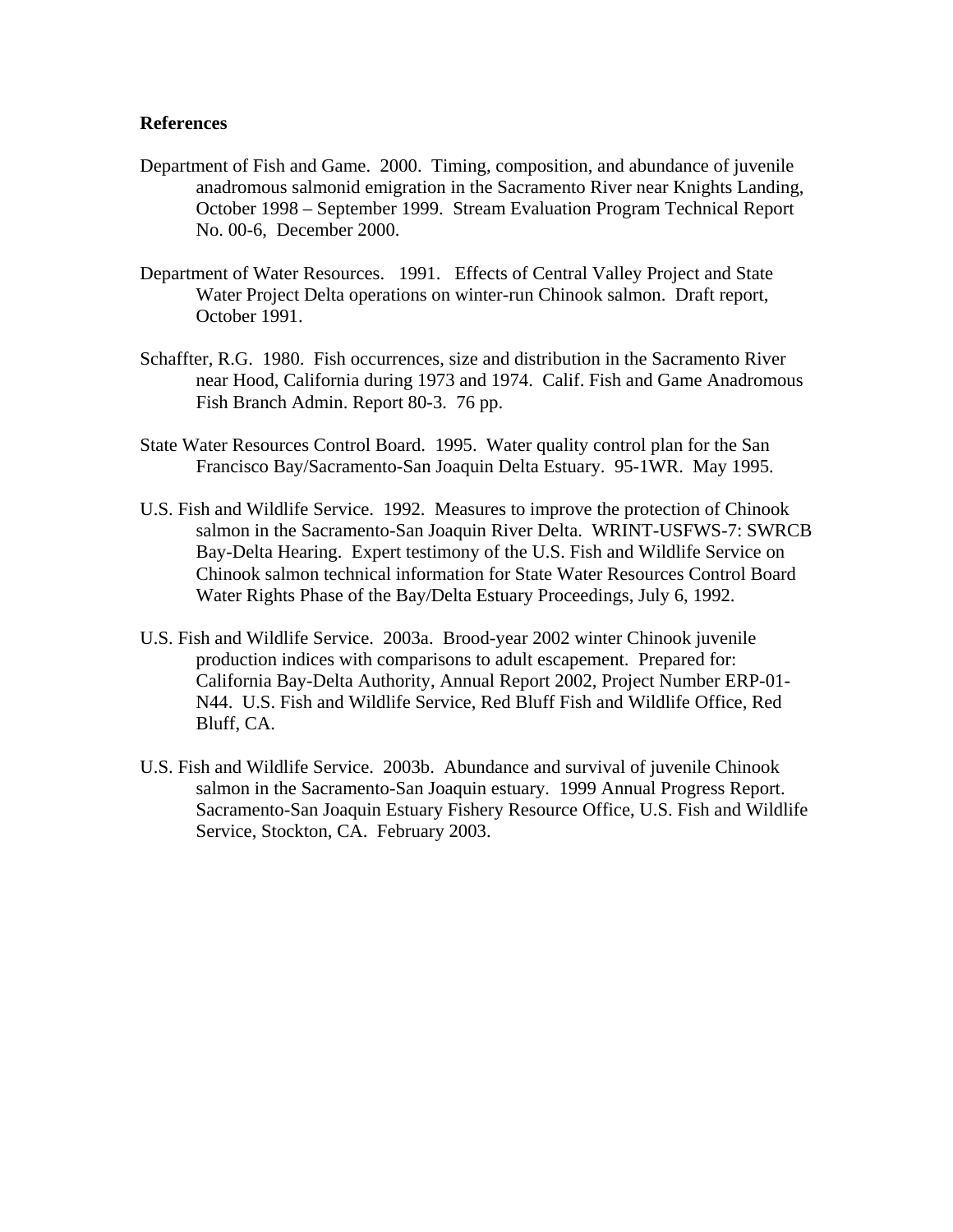

Figure 1. Sacramento River and Sacramento-San Joaquin Delta, indicating winter-run Chinook spawning area and juvenile sampling sites.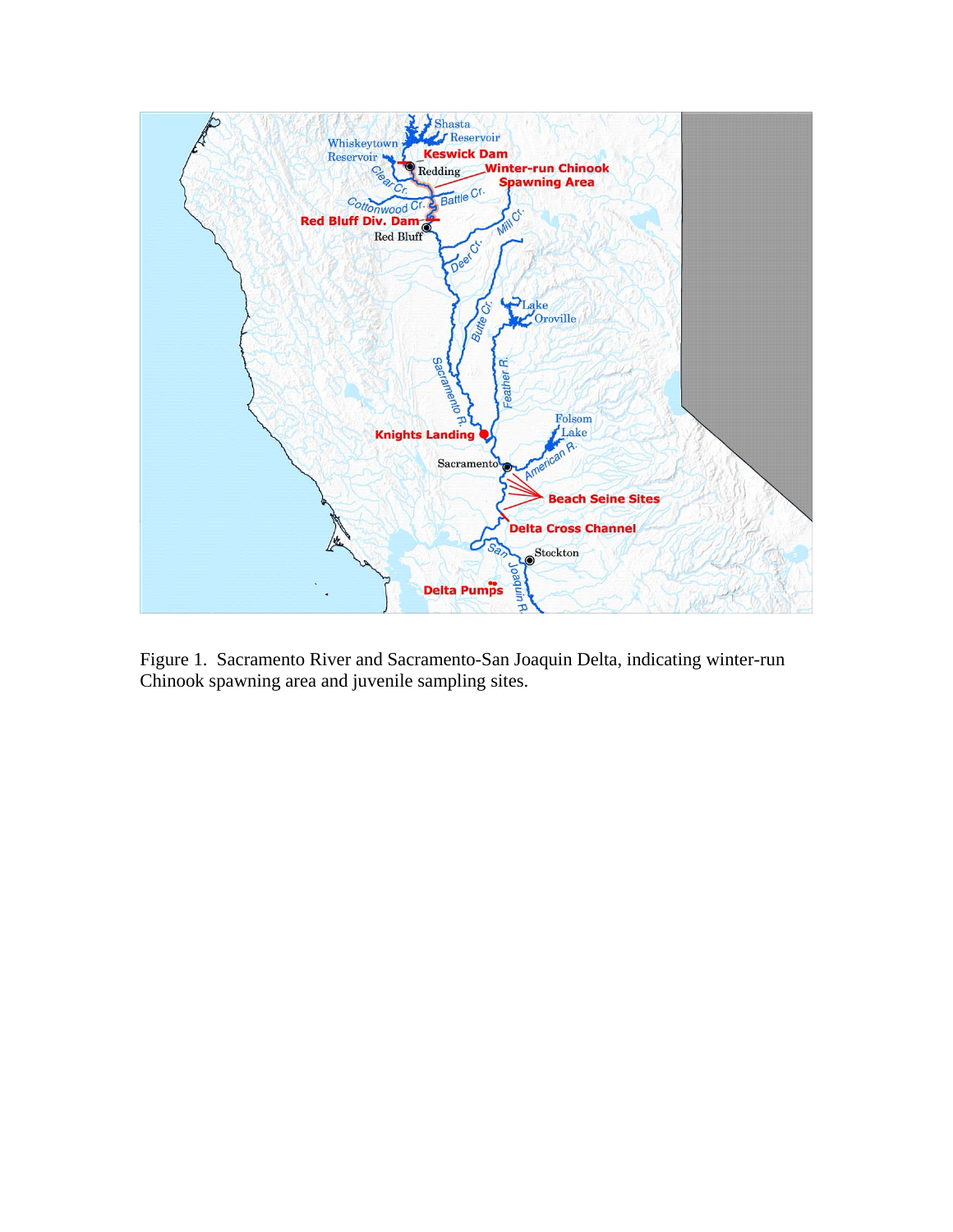

Figure 2. Timing of juvenile winter-run passage at Red Bluff Diversion Dam, rotary screw trap sampling (USFWS 2003a).



Figure 3. Timing of juvenile winter-run passage at Knights Landing, rotary screw trap sampling (DFG 2000).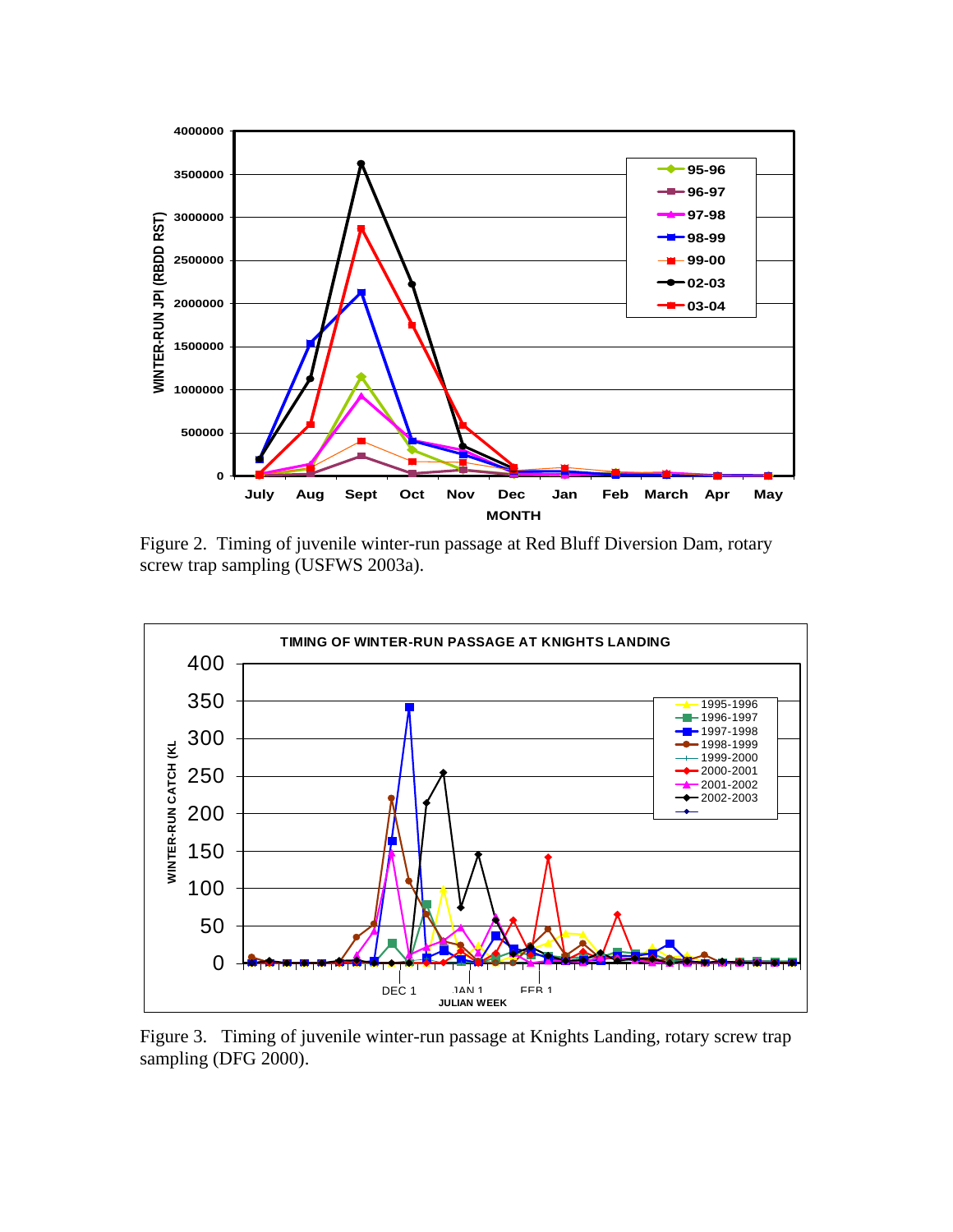

Figure 4. Number of older juvenile Chinook salmon caught in the USFWS Sacramento River trawl (SR055M), October through January, 1995 – 1997.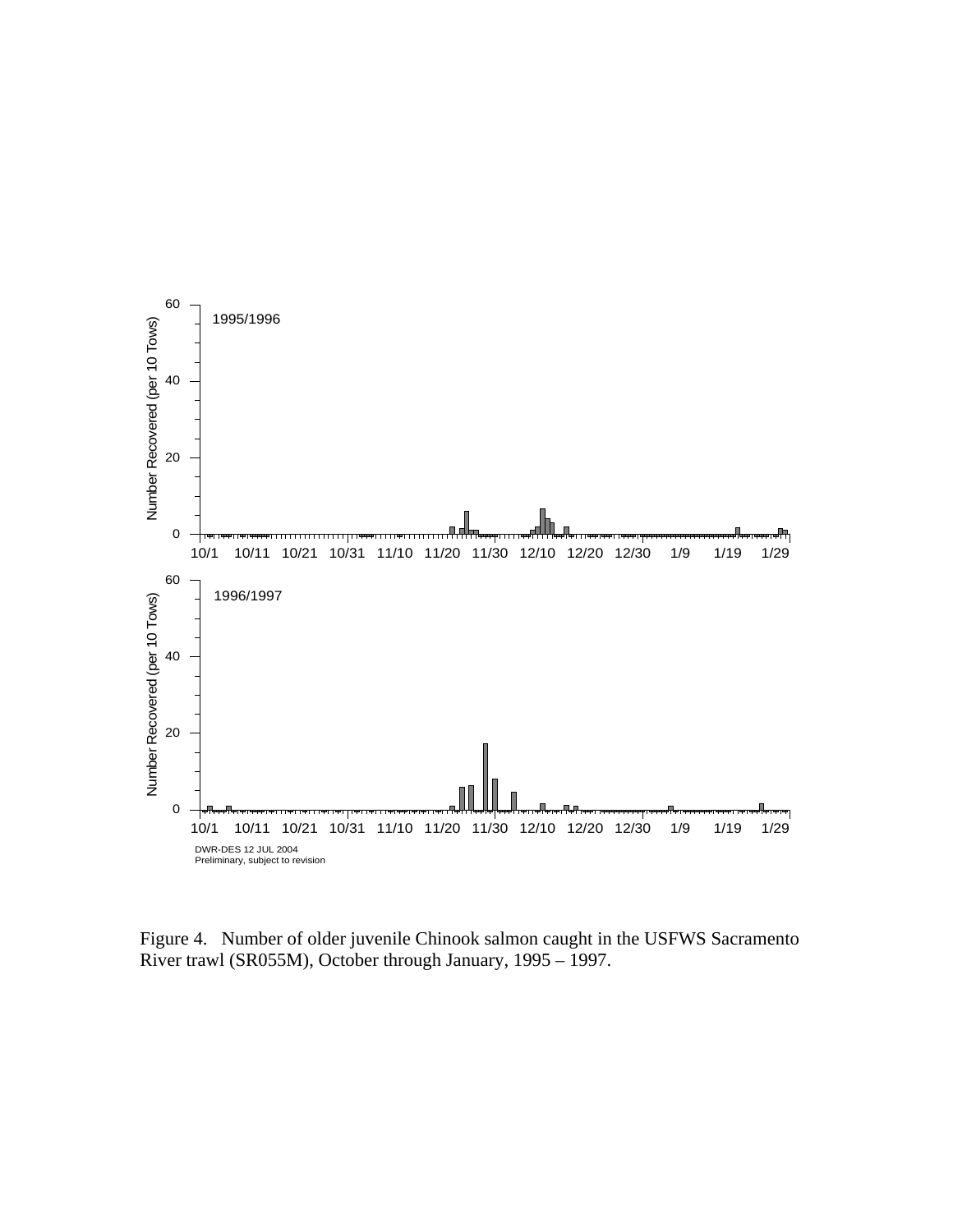

Figure 4 (cont'd). Number of older juvenile Chinook salmon caught in the USFWS Sacramento River trawl (SR055M), October through January, 1998 – 2001.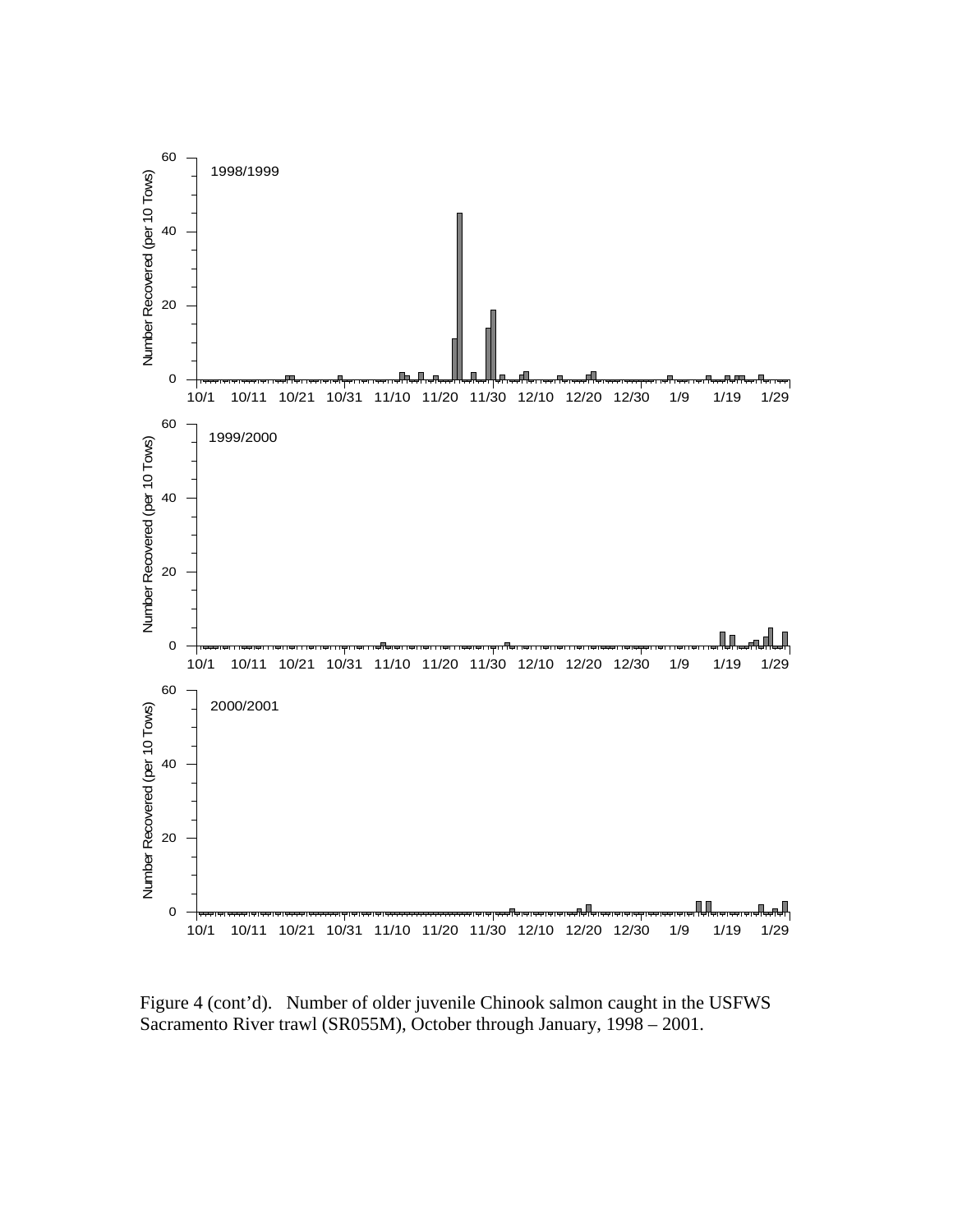

Figure 4 (cont'd). Number of older juvenile Chinook salmon caught in the USFWS Sacramento River trawl (SR055M), October through January, 2001 – 2004.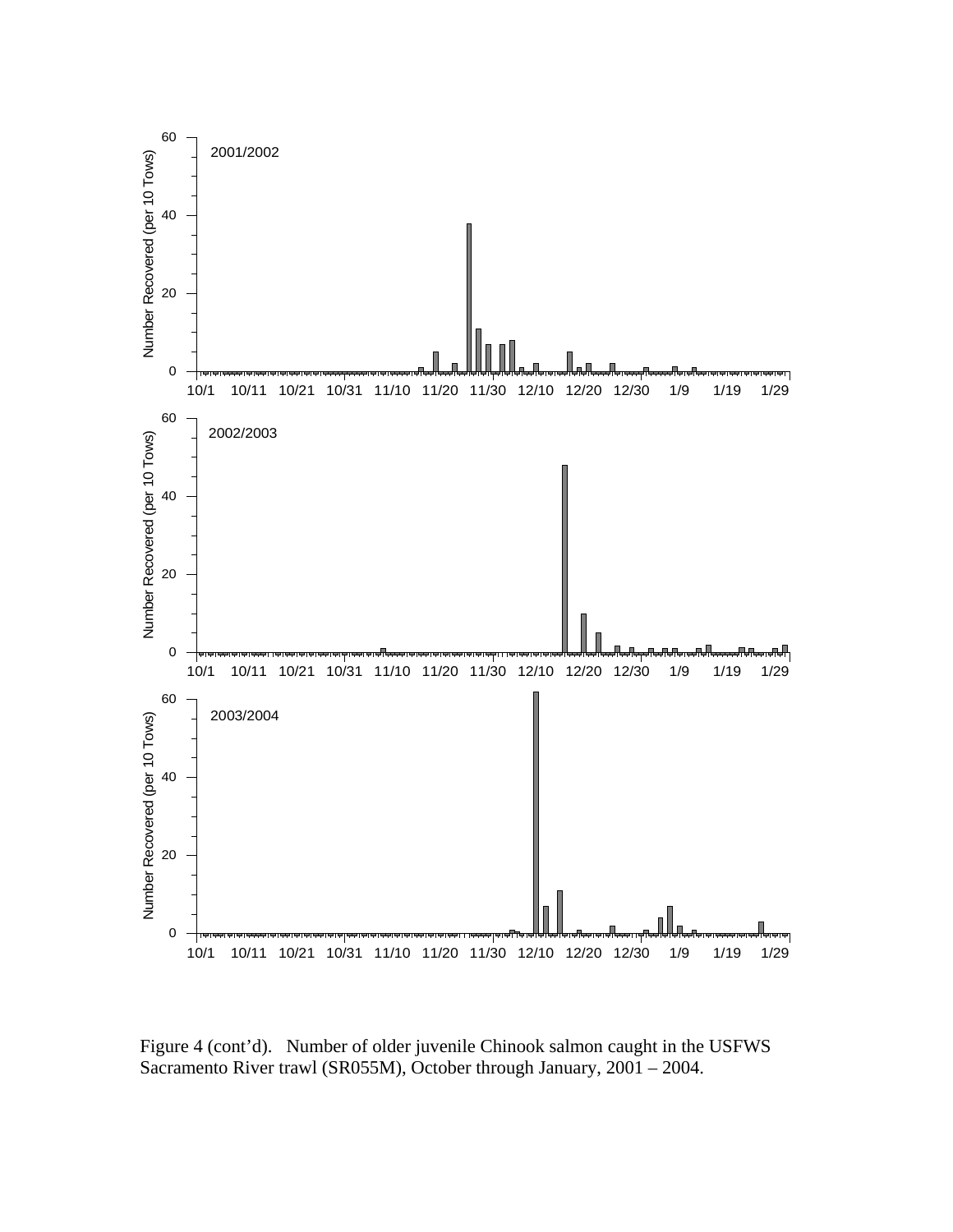

Figure 5. Timing of juvenile winter-run Chinook catches in the lower Sacramento River beach seine (5 sites) (USFWS 2003b).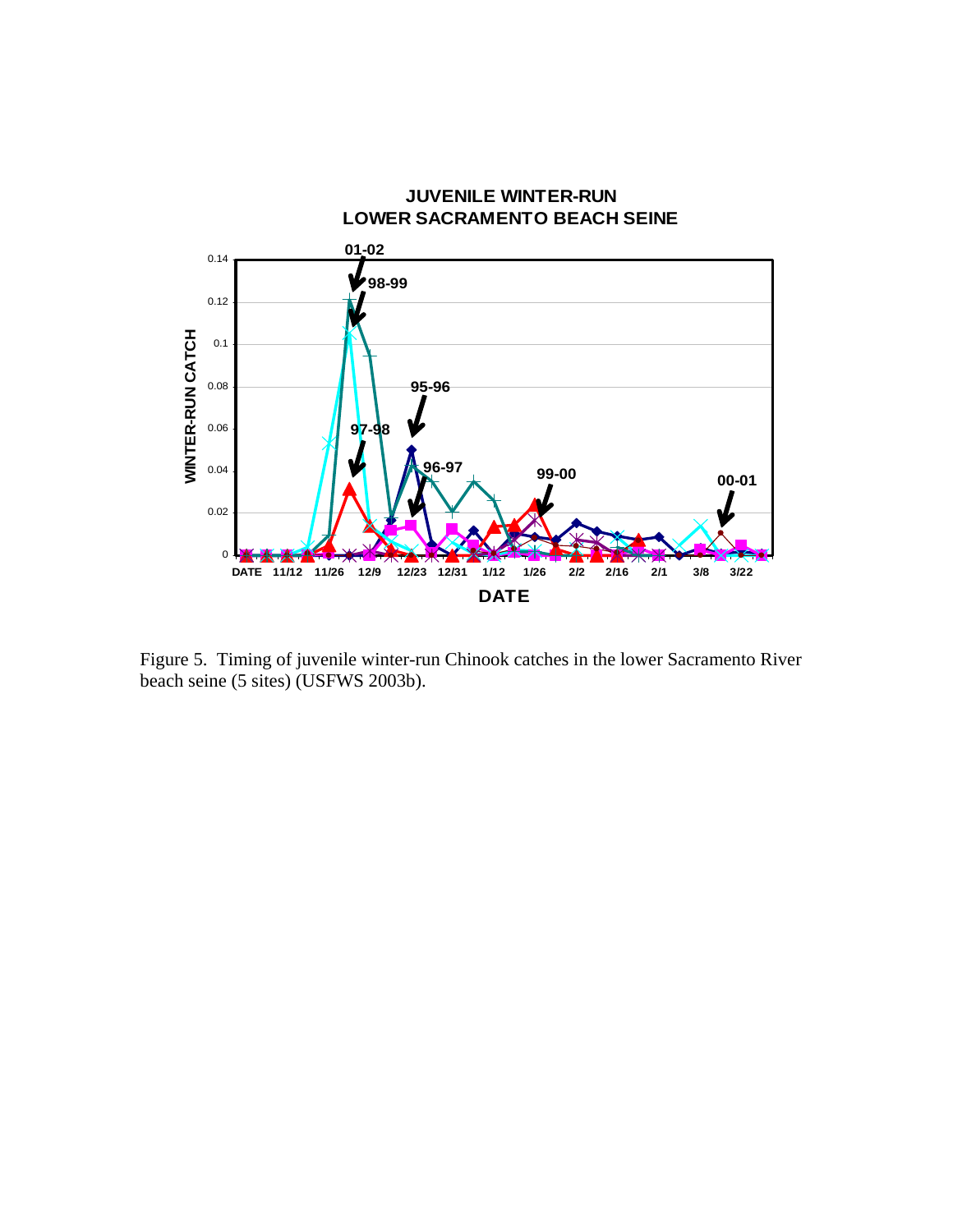

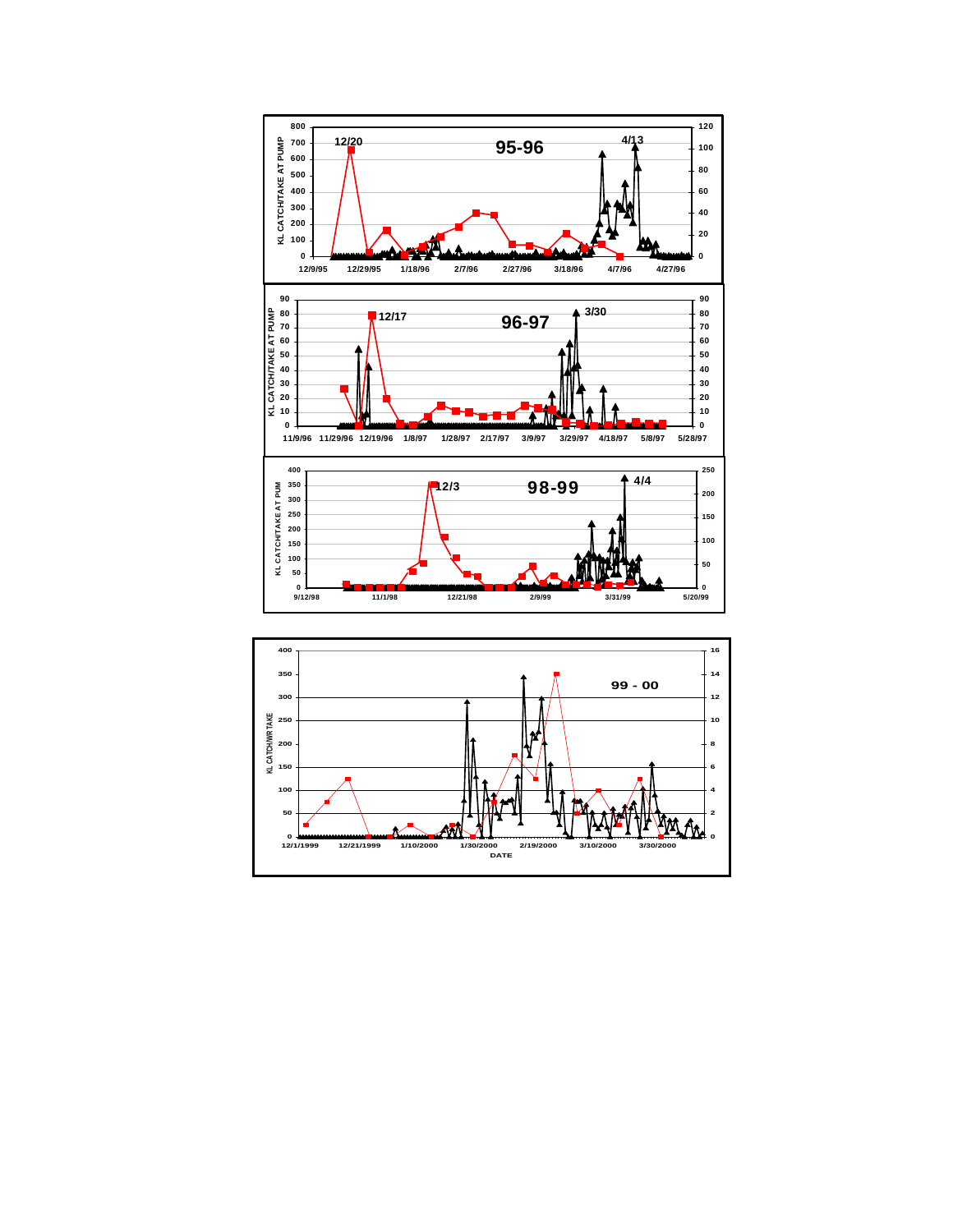

Figure 6. Timing of juvenile winter-run passage at Knights Landing rotary screw trap vs. timing of juvenile winter-run combined loss at the SWP/CVP Delta facilities, 1995 – 2003. Year 1997-98 not shown due to low export rates. (Knights Landing catch shown in red squares, scale on right axis; SWP/CVP losses shown in black triangles, scale on left axis.)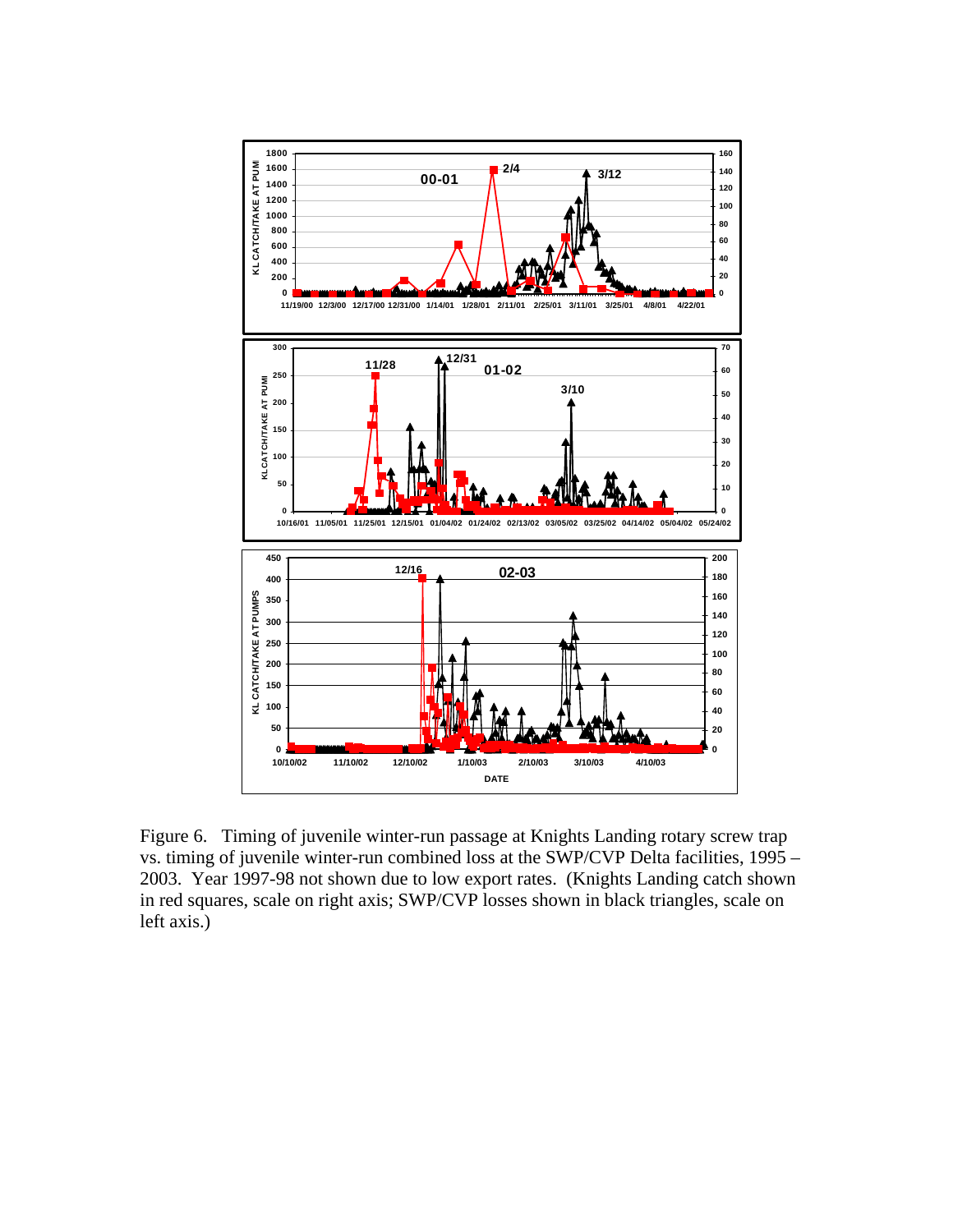

Figure 7. Relationship between the mean proportion of flow diverted into the interior Delta in December and the proportion of juvenile winter-run lost at the SWP/CVP Delta facilities (loss densities divided by the Juvenile Production Index), October 1 through May 31, 1995 – 2004.



**PROPORTION FLOW DIVERTED INTO INTERIOR DELTA (JANUARY)**

Figure 8. Relationship between the mean proportion of flow diverted into the interior Delta in January and the proportion of juvenile winter-run lost at the SWP/CVP Delta facilities (loss densities divided by the Juvenile Production Index), October 1 through May 31, 1996 – 2004.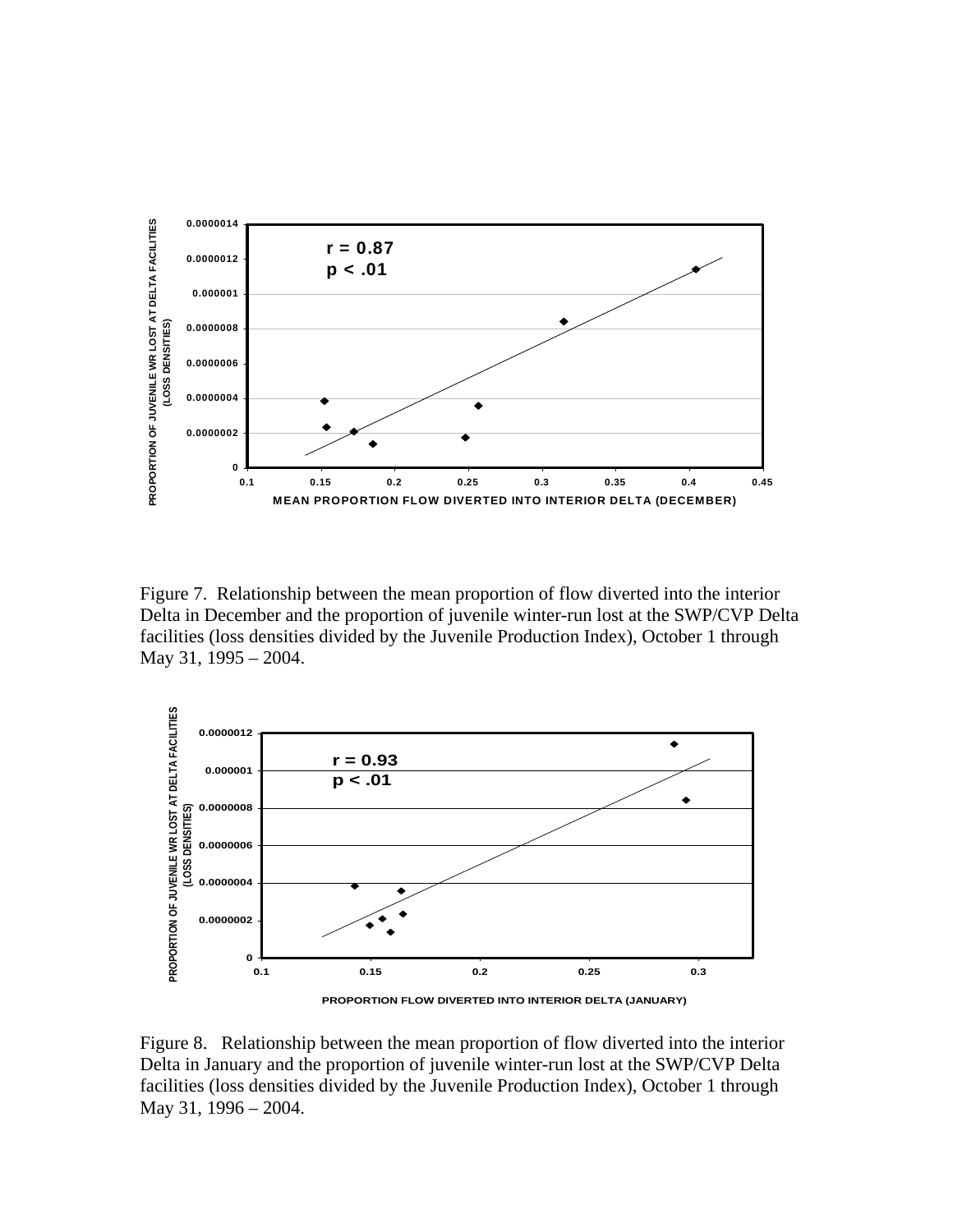

Figure 9. Relationship between the mean proportion of flow diverted into the interior Delta from December 15 - 31 and the proportion of juvenile winter-run lost at the SWP/CVP Delta facilities (loss densities), October 1 through May 31, 1995 – 2004.



Figure 10. Relationship between the mean proportion of flow diverted into the interior Delta from January 1 - 15 and the proportion of juvenile winter-run lost at the SWP/CVP Delta facilities (loss densities), October 1 through May 31, 1996 – 2004.